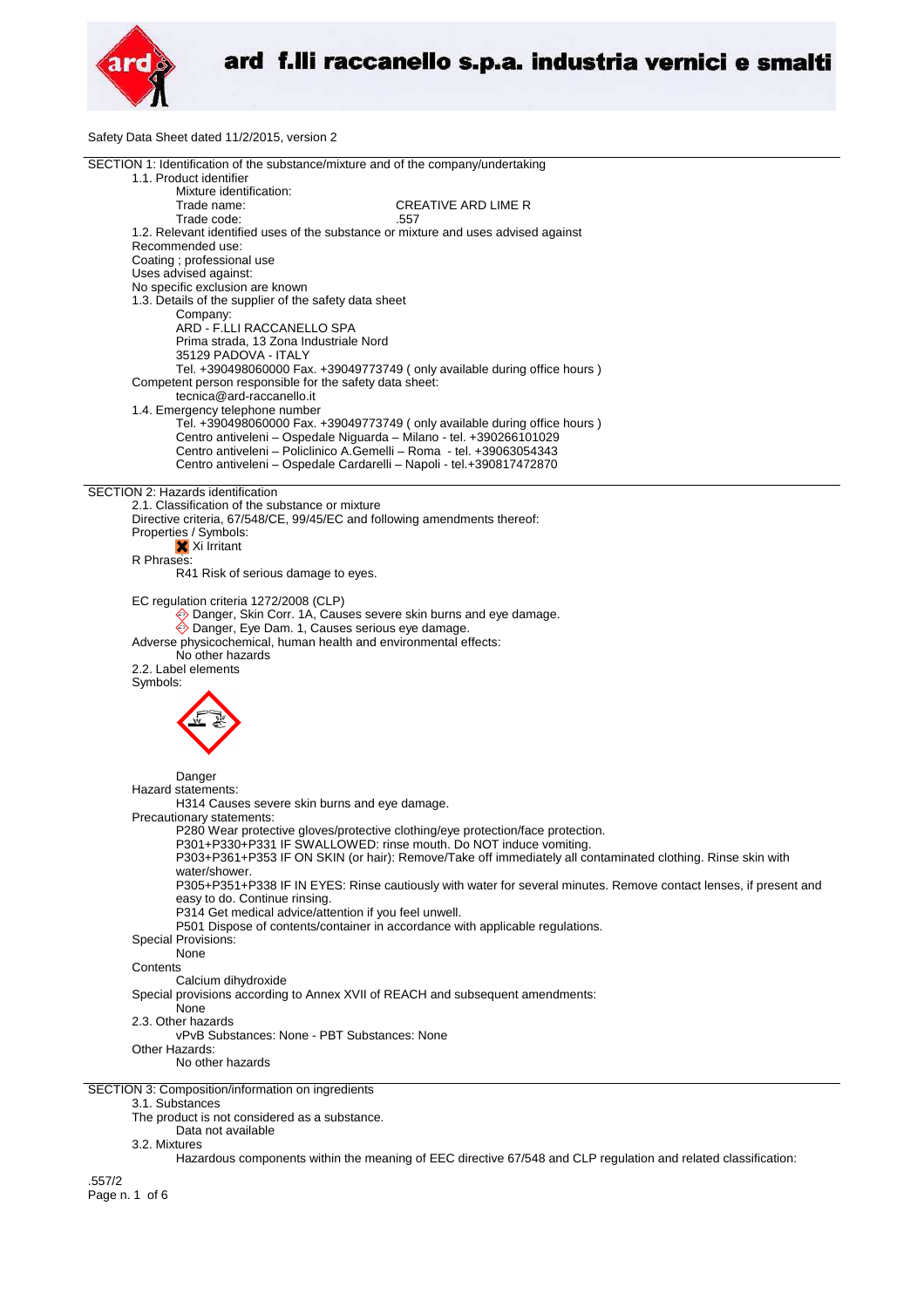15% - 20% Calcium dihydroxide

REACH No.: 01-2119475151-45, CAS: 1305-62-0, EC: 216-173-3

Xi; R38-37-41

**12.2/2 Skin Irrit. 2 H315** 

**♦ 3.3/1 Eye Dam. 1 H318** 

3.8/3 STOT SE 3 H335

## SECTION 4: First aid measures

4.1. Description of first aid measures In case of skin contact: Immediately take off all contaminated clothing. Areas of the body that have - or are only even suspected of having - come into contact with the product must be rinsed immediately with plenty of running water and possibly with soap. In case of eyes contact: Rinse with water with the eyelids open, then consult an ophthalmologist immediately. Protect uninjured eye. In case of Ingestion: Do not under any circumstances induce vomiting. OBTAIN A MEDICAL EXAMINATION IMMEDIATELY. In case of Inhalation: Remove casualty to fresh air and keep warm and at rest. 4.2. Most important symptoms and effects, both acute and delayed Impairment of vision Irritation of the eyes and/or skin 4.3. Indication of any immediate medical attention and special treatment needed In case of accident or unwellness, seek medical advice immediately (show directions for use or safety data sheet if possible). Treatment: Treat symptomatically. SECTION 5: Firefighting measures 5.1. Extinguishing media Suitable extinguishing media:

- - Irrelevant, the product is not flammable.
- Extinguishing media which must not be used for safety reasons: None in particular.
- 
- 5.2. Special hazards arising from the substance or mixture May produce toxic fumes of carbon monoxide if burning.

Do not inhale explosion and combustion gases.

- 5.3. Advice for firefighters
	- Use suitable breathing apparatus . Collect contaminated fire extinguishing water separately. This must not be discharged into drains. Move undamaged containers from immediate hazard area if it can be done safely.

SECTION 6: Accidental release measures

6.1. Personal precautions, protective equipment and emergency procedures

- Wear personal protection equipment.
- Remove persons to safety.
- See protective measures under point 7 and 8.
- 6.2. Environmental precautions

Do not allow to enter into soil/subsoil. Do not allow to enter into surface water or drains.

- Retain contaminated washing water and dispose it.
- In case of gas escape or of entry into waterways, soil or drains, inform the responsible authorities.
- 6.3. Methods and material for containment and cleaning up
	- Suitable material for taking up: absorbing material, organic, sand.
	- Wash with plenty of water.
- 6.4. Reference to other sections
	- See also section 8 and 13

## SECTION 7: Handling and storage

7.1. Precautions for safe handling

- Avoid contact with skin and eyes, inhalation of vapours and mists.
- Exercise the greatest care when handling or opening the container.
- Don't use empty container before they have been cleaned.
- Contamined clothing should be changed before entering eating areas.
- Do not eat or drink while working.

See also section 8 for recommended protective equipment.

- 7.2. Conditions for safe storage, including any incompatibilities
	- Keep away from food, drink and feed.
	- Incompatible materials:
	- None in particular.
	- Instructions as regards storage premises:
	- Adequately ventilated premises.
- 7.3. Specific end use(s) None in particular

SECTION 8: Exposure controls/personal protection

8.1. Control parameters

.557/2 Page n. 2 of 6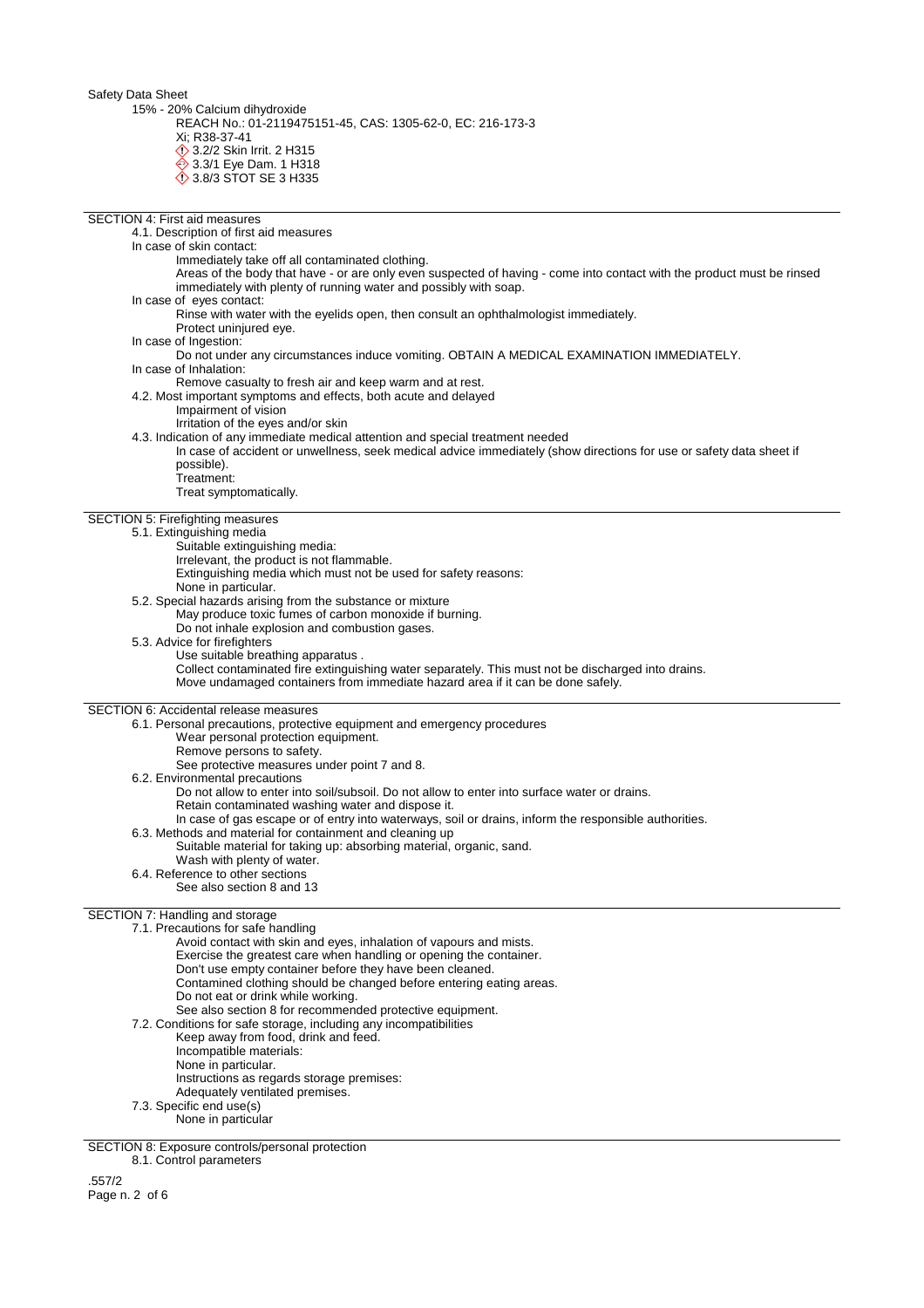| Safety Data Sheet                                                   |                                                               |                                                                                                     |  |
|---------------------------------------------------------------------|---------------------------------------------------------------|-----------------------------------------------------------------------------------------------------|--|
| Exposure limit(s):                                                  |                                                               |                                                                                                     |  |
|                                                                     | Calcium dihydroxide - CAS: 1305-62-0                          |                                                                                                     |  |
|                                                                     |                                                               | OEL EU - LTE(8h): 5 mg/m3 - Notes: Indicative Occupational Exposure Limit Values, proposal [5] (for |  |
|                                                                     | references see bibliography)                                  |                                                                                                     |  |
|                                                                     |                                                               | TLV ACGIH - LTE(8h): 5 mg/m3 - Notes: Eye, URT and skin irr                                         |  |
| <b>DNEL Values:</b>                                                 |                                                               |                                                                                                     |  |
| Data not available                                                  |                                                               |                                                                                                     |  |
| <b>PNEC Values:</b>                                                 |                                                               |                                                                                                     |  |
|                                                                     | Calcium dihydroxide - CAS: 1305-62-0                          |                                                                                                     |  |
|                                                                     | Target: Fresh Water - Value: 490 µg/l                         |                                                                                                     |  |
|                                                                     | Target: Soil - Value: 1080 mg/l                               |                                                                                                     |  |
| 8.2. Exposure controls                                              |                                                               |                                                                                                     |  |
| Eye/ face protection:                                               |                                                               |                                                                                                     |  |
| Basket eye glasses.                                                 |                                                               |                                                                                                     |  |
| Skin protection                                                     |                                                               |                                                                                                     |  |
| a) protection for hands:                                            |                                                               |                                                                                                     |  |
| NBR (nitrile rubber) gloves.                                        |                                                               |                                                                                                     |  |
|                                                                     | In case of a prolonged use employ suitable protective gloves. |                                                                                                     |  |
| b) other:                                                           |                                                               |                                                                                                     |  |
| Overall.                                                            |                                                               |                                                                                                     |  |
| Respiratory protection:                                             |                                                               |                                                                                                     |  |
| Not needed for normal use.                                          |                                                               |                                                                                                     |  |
| Thermal Hazards:                                                    |                                                               |                                                                                                     |  |
| None                                                                |                                                               |                                                                                                     |  |
| Environmental exposure controls:                                    |                                                               |                                                                                                     |  |
| None                                                                |                                                               |                                                                                                     |  |
|                                                                     |                                                               |                                                                                                     |  |
| SECTION 9: Physical and chemical properties                         |                                                               |                                                                                                     |  |
|                                                                     | 9.1. Information on basic physical and chemical properties    |                                                                                                     |  |
| Appearance and colour:                                              |                                                               | Dispersion paste various colors                                                                     |  |
| Odour:                                                              |                                                               | Characteristic: almost odorless                                                                     |  |
| Odour threshold:                                                    |                                                               | Data not available                                                                                  |  |
| pH:                                                                 |                                                               | 12                                                                                                  |  |
| Melting point / freezing point:                                     |                                                               | Data not available                                                                                  |  |
| Initial boiling point and boiling range:                            | Data not available                                            |                                                                                                     |  |
| Solid/gas flammability:<br>Data not available                       |                                                               |                                                                                                     |  |
| Upper/lower flammability or explosive limits:<br>Data not available |                                                               |                                                                                                     |  |
| Vapour density:                                                     |                                                               | Data not available                                                                                  |  |
| Flash point:                                                        |                                                               | Not flammable                                                                                       |  |
| Evaporation rate:                                                   |                                                               | Data not available                                                                                  |  |
| Vapour pressure:                                                    |                                                               | Data not available                                                                                  |  |

1480 - 1540 g/l a 20°C<br>Miscible

280000 - 450000 cP 20°C<br>Data not available

Substance Groups relevant properties: Data not available Note: The data herein refer to QC when the product was put on the market.

Solubility in oil: Insoluble Insoluble<br>Partition coefficient (n-octanol/water): Data not available Partition coefficient (n-octanol/water): Data not available<br>Auto-ignition temperature: Data not available Auto-ignition temperature: Data not available<br>Decomposition temperature: Data not available

Explosive properties:<br>
Uiscosity: 280000 - 450000<br>
Explosive properties:<br>
Data not available<br>
Data not available

Miscibility: Data not available<br>
Fat Solubility: Case of Bata not available<br>
Data not available Fat Solubility:<br>
Conductivity:<br>
Data not available<br>
Data not available Conductivity: Conductivity: Data not available

SECTION 10: Stability and reactivity

9.2. Other information

Evaporation rate.<br>Vapour pressure:<br>Relative density:

Solubility in water:

Oxidizing properties:

Decomposition temperature:

10.1. Reactivity Stable under normal conditions 10.2. Chemical stability Stable under normal conditions 10.3. Possibility of hazardous reactions None 10.4. Conditions to avoid Stable under normal conditions. 10.5. Incompatible materials None in particular. 10.6. Hazardous decomposition products None. SECTION 11: Toxicological information 11.1. Information on toxicological effects Toxicological information of the mixture: Data not available Toxicological information of the main substances found in the mixture: Calcium dihydroxide - CAS: 1305-62-0 a) acute toxicity:

.557/2 Page n. 3 of 6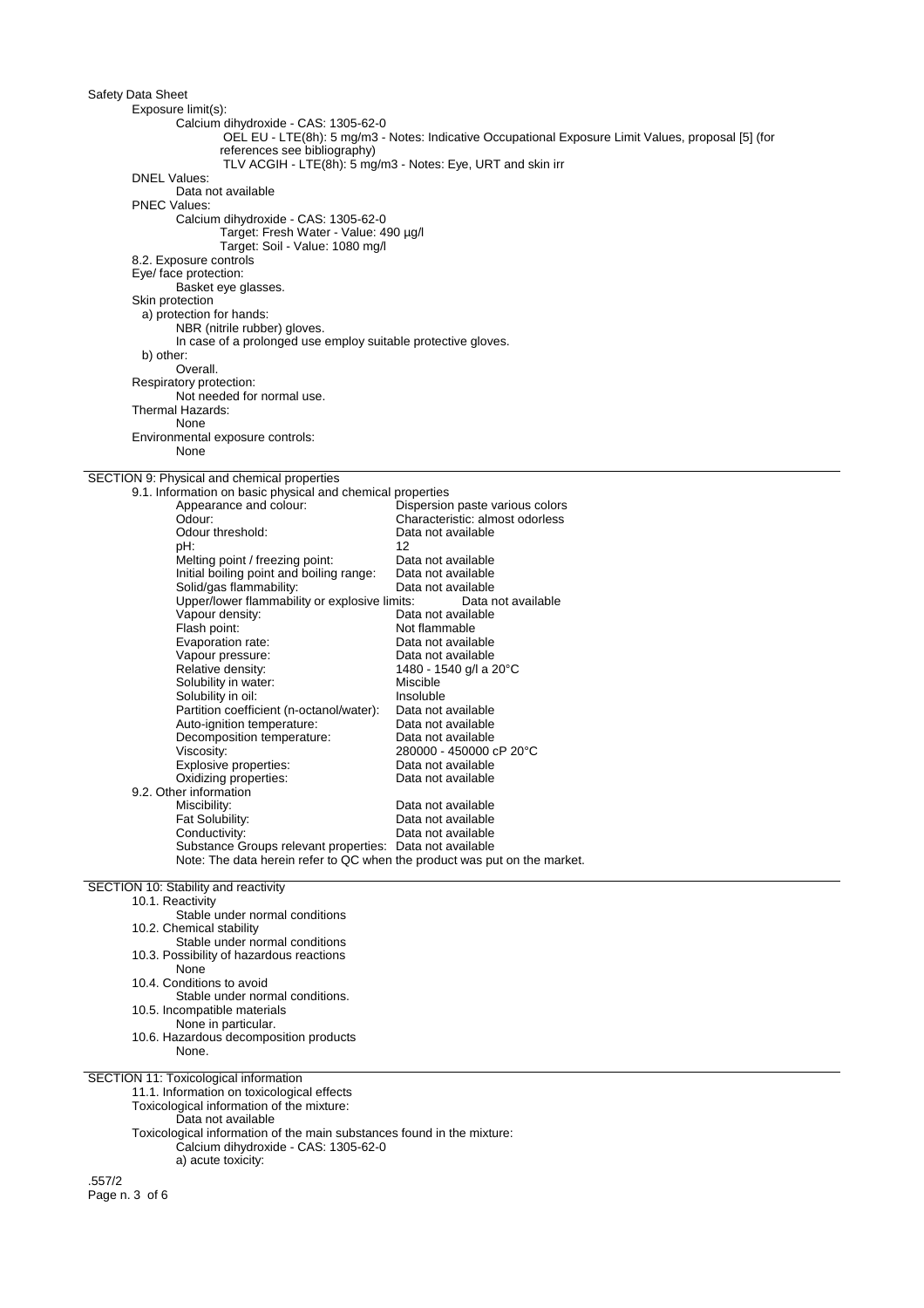- Test: LD50 Route: Oral Species: Rat > 2000 mg/kg
	- Test: LD50 Route: Skin Species: Rabbit > 2500 mg/kg
- b) skin corrosion/irritation:
- Test: Skin Irritant Positive
- c) serious eye damage/irritation: Test: Eye Irritant Positive
- j) aspiration hazard:
	- Test: Respiratory Tract Irritant Positive

#### If not differently specified, the information required in Regulation 453/2010/EC listed below must be considered as N.A.: a) acute toxicity;

- b) skin corrosion/irritation;
- c) serious eye damage/irritation;
- d) respiratory or skin sensitisation;
- e) germ cell mutagenicity;
- f) carcinogenicity;
- g) reproductive toxicity;
- h) STOT-single exposure;
- 
- i) STOT-repeated exposure;
- j) aspiration hazard.

SECTION 12: Ecological information

## 12.1. Toxicity

| 14. I. I VAIVILV<br>Adopt good working practices, so that the product is not released into the environment.<br>Calcium dihydroxide - CAS: 1305-62-0<br>a) Aquatic acute toxicity:<br>Endpoint: EC50 - Species: Daphnia = 49.1 mg/L - Duration h: 48<br>Endpoint: LC50 - Species: Daphnia = 158 mg/L - Duration h: 96<br>Endpoint: LC50 - Species: Fish = 457 mg/L - Duration h: 96<br>Endpoint: LC50 - Species: Fish = 50.6 mg/L - Duration h: 96<br>Endpoint: EC50 - Species: Algae = 184.57 mg/L - Duration h: 72<br>Endpoint: NOEC - Species: Algae = 48 mg/L - Duration h: 72 |  |  |  |
|-----------------------------------------------------------------------------------------------------------------------------------------------------------------------------------------------------------------------------------------------------------------------------------------------------------------------------------------------------------------------------------------------------------------------------------------------------------------------------------------------------------------------------------------------------------------------------------|--|--|--|
| 12.2. Persistence and degradability                                                                                                                                                                                                                                                                                                                                                                                                                                                                                                                                               |  |  |  |
| Data not available                                                                                                                                                                                                                                                                                                                                                                                                                                                                                                                                                                |  |  |  |
| 12.3. Bioaccumulative potential                                                                                                                                                                                                                                                                                                                                                                                                                                                                                                                                                   |  |  |  |
| Data not available<br>12.4. Mobility in soil                                                                                                                                                                                                                                                                                                                                                                                                                                                                                                                                      |  |  |  |
| Data not available                                                                                                                                                                                                                                                                                                                                                                                                                                                                                                                                                                |  |  |  |
| 12.5. Results of PBT and vPvB assessment                                                                                                                                                                                                                                                                                                                                                                                                                                                                                                                                          |  |  |  |
| vPvB Substances: None - PBT Substances: None                                                                                                                                                                                                                                                                                                                                                                                                                                                                                                                                      |  |  |  |
| 12.6. Other adverse effects                                                                                                                                                                                                                                                                                                                                                                                                                                                                                                                                                       |  |  |  |
| None                                                                                                                                                                                                                                                                                                                                                                                                                                                                                                                                                                              |  |  |  |
| SECTION 13: Disposal considerations                                                                                                                                                                                                                                                                                                                                                                                                                                                                                                                                               |  |  |  |
| 13.1. Waste treatment methods                                                                                                                                                                                                                                                                                                                                                                                                                                                                                                                                                     |  |  |  |
| Recover if possible. In so doing, comply with the local and national regulations currently in force.                                                                                                                                                                                                                                                                                                                                                                                                                                                                              |  |  |  |
| Waste should not be disposed of by release to sewers.                                                                                                                                                                                                                                                                                                                                                                                                                                                                                                                             |  |  |  |
| Contaminated packaging thinners and cleaning diluents must be landfilled.                                                                                                                                                                                                                                                                                                                                                                                                                                                                                                         |  |  |  |
| SECTION 14: Transport information                                                                                                                                                                                                                                                                                                                                                                                                                                                                                                                                                 |  |  |  |
| 14.1. UN number                                                                                                                                                                                                                                                                                                                                                                                                                                                                                                                                                                   |  |  |  |
| Not classified as dangerous in the meaning of transport regulations.                                                                                                                                                                                                                                                                                                                                                                                                                                                                                                              |  |  |  |
| 14.2. UN proper shipping name                                                                                                                                                                                                                                                                                                                                                                                                                                                                                                                                                     |  |  |  |
| Data not available                                                                                                                                                                                                                                                                                                                                                                                                                                                                                                                                                                |  |  |  |
| 14.3. Transport hazard class(es)                                                                                                                                                                                                                                                                                                                                                                                                                                                                                                                                                  |  |  |  |
| Data not available<br>14.4. Packing group                                                                                                                                                                                                                                                                                                                                                                                                                                                                                                                                         |  |  |  |
| Data not available                                                                                                                                                                                                                                                                                                                                                                                                                                                                                                                                                                |  |  |  |
| 14.5. Environmental hazards                                                                                                                                                                                                                                                                                                                                                                                                                                                                                                                                                       |  |  |  |
| <b>ADR-Enviromental Pollutant:</b><br><b>No</b>                                                                                                                                                                                                                                                                                                                                                                                                                                                                                                                                   |  |  |  |
| Data not available                                                                                                                                                                                                                                                                                                                                                                                                                                                                                                                                                                |  |  |  |
| 14.6. Special precautions for user                                                                                                                                                                                                                                                                                                                                                                                                                                                                                                                                                |  |  |  |
| Data not available                                                                                                                                                                                                                                                                                                                                                                                                                                                                                                                                                                |  |  |  |
| 14.7. Transport in bulk according to Annex II of MARPOL73/78 and the IBC Code                                                                                                                                                                                                                                                                                                                                                                                                                                                                                                     |  |  |  |
| Data not available                                                                                                                                                                                                                                                                                                                                                                                                                                                                                                                                                                |  |  |  |
| SECTION 15: Regulatory information                                                                                                                                                                                                                                                                                                                                                                                                                                                                                                                                                |  |  |  |
| 15.1. Safety, health and environmental regulations/legislation specific for the substance or mixture                                                                                                                                                                                                                                                                                                                                                                                                                                                                              |  |  |  |
| Dir. 67/548/EEC (Classification, packaging and labelling of dangerous substances).                                                                                                                                                                                                                                                                                                                                                                                                                                                                                                |  |  |  |
| Dir. 99/45/EEC (Classification, packaging and labelling of dangerous preparations).<br>DIR.2004/42/CE. Subcategory a Type BA limit COV 30 g/l. Contained in product < 30 g/l.                                                                                                                                                                                                                                                                                                                                                                                                     |  |  |  |
| Regulation (EU) No 528/2012 and subsequent amendments.                                                                                                                                                                                                                                                                                                                                                                                                                                                                                                                            |  |  |  |
| Dir. 98/24/EC (Risks related to chemical agents at work).                                                                                                                                                                                                                                                                                                                                                                                                                                                                                                                         |  |  |  |
| Directive 2000/39/CE (Occupational exposure limit values) and subsequent modifications: 2004/37/CE, 2006/15/CE and                                                                                                                                                                                                                                                                                                                                                                                                                                                                |  |  |  |
| 2009/161/UE.                                                                                                                                                                                                                                                                                                                                                                                                                                                                                                                                                                      |  |  |  |
| Dir. 2006/8/EC                                                                                                                                                                                                                                                                                                                                                                                                                                                                                                                                                                    |  |  |  |
| Regulation (EC) n. 1907/2006 (REACH)                                                                                                                                                                                                                                                                                                                                                                                                                                                                                                                                              |  |  |  |
| Regulation (EC) n. 1272/2008 (CLP)                                                                                                                                                                                                                                                                                                                                                                                                                                                                                                                                                |  |  |  |

.557/2 Page n. 4 of 6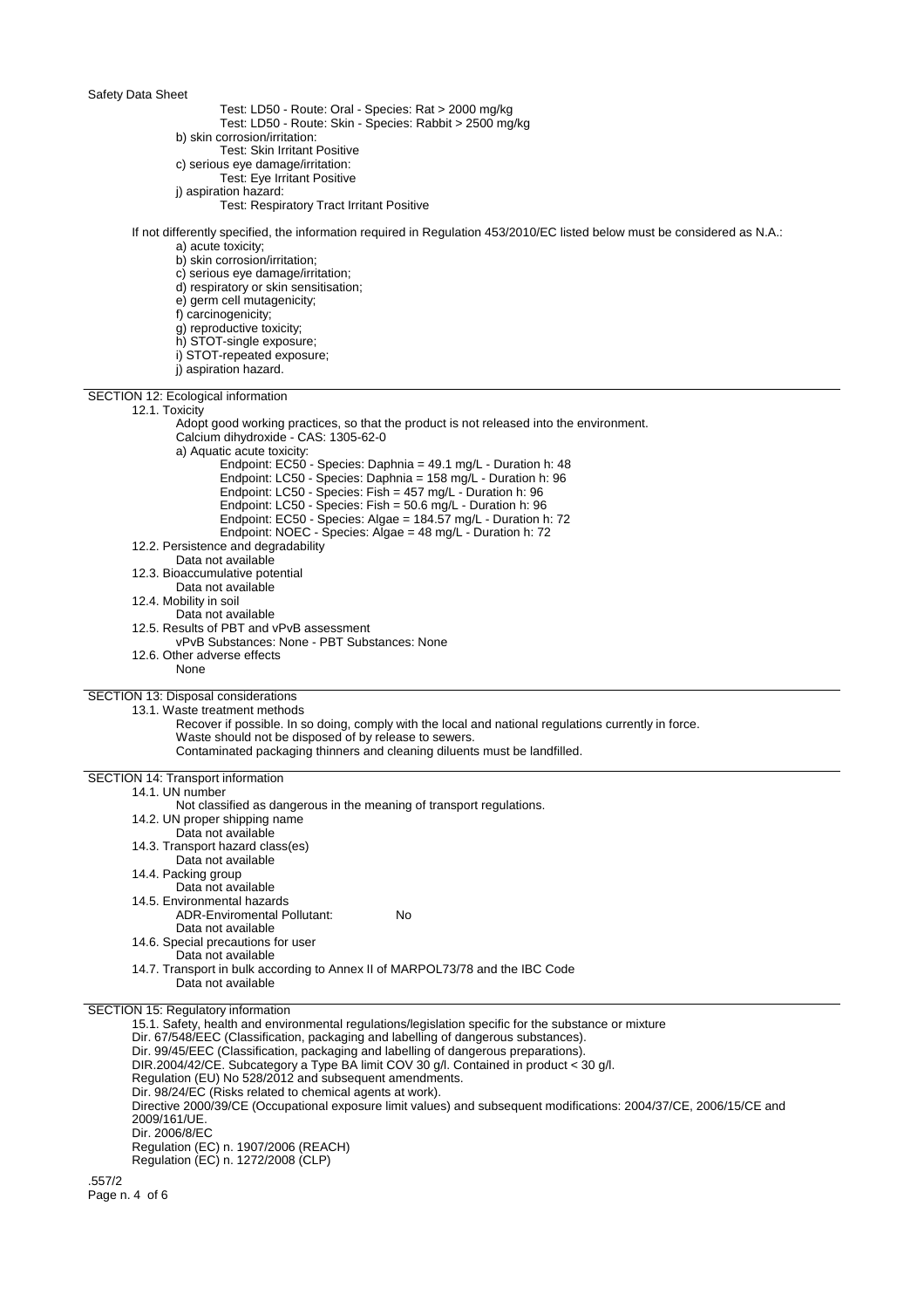Regulation (EC) n. 790/2009 (ATP 1 CLP) and (EU) n. 758/2013

Regulation (EU) n. 453/2010 (Annex I)

Regulation (EU) n. 286/2011 (ATP 2 CLP)

Regulation (EU) n. 618/2012 (ATP 3 CLP)

Restrictions related to the product or the substances contained according to Annex XVII Regulation (EC) 1907/2006 (REACH) and subsequent modifications:

None

Where applicable, refer to the following regulatory provisions :

Directive 2003/105/CE ('Activities linked to risks of serious accidents') and subsequent amendments. Regulation (EC) nr 648/2004 (detergents). 1999/13/EC (VOC directive)

15.2. Chemical safety assessment

No

## SECTION 16: Other information

Full text of phrases referred to in Section 3:

- R37 Irritating to respiratory system.
- R38 Irritating to skin.

R41 Risk of serious damage to eyes.

H315 Causes skin irritation.

H318 Causes serious eye damage.

H335 May cause respiratory irritation.

Paragraphs modified from the previous revision:

SECTION 1: Identification of the substance/mixture and of the company/undertaking

SECTION 2: Hazards identification

SECTION 3: Composition/information on ingredients

SECTION 4: First aid measures

SECTION 8: Exposure controls/personal protection

SECTION 9: Physical and chemical properties

SECTION 11: Toxicological information

SECTION 12: Ecological information

SECTION 15: Regulatory information

This document was prepared by a competent person who has received appropriate training.

Main bibliographic sources:

The ECHA database on registered substances.

ESIS- European chemical Substances Information System.

eChemPortal- the global portal to Information on Chemical Substance.

GESTIS substance database.

Insert further consulted bibliography

The information contained herein is based on our state of knowledge at the above-specified date. It refers solely to the product indicated and constitutes no guarantee of particular quality.

It is the duty of the user to ensure that this information is appropriate and complete with respect to the specific use intended. This MSDS cancels and replaces any preceding release.

Legend of acronyms and abbreviations used in the safety data sheet:

| ADR:       | European Agreement concerning the International Carriage of Dangerous Goods by Road.            |
|------------|-------------------------------------------------------------------------------------------------|
| CAS:       | Chemical Abstracts Service (division of the American Chemical Society).                         |
| CLP:       | Classification, Labeling, Packaging.                                                            |
| DNEL:      | Derived No Effect Level.                                                                        |
| EC50:      | Median effective concentration expected to produce a certain effect in 50% of test<br>organisms |
| ECHA:      | European Chemicals Agency                                                                       |
| EINECS:    | European Inventory of Existing Commercial Chemical Substances                                   |
| ELINCS:    | European List of notified Chemical Substances                                                   |
| GHS:       | Globally Harmonized System of Classification and Labeling of Chemicals.                         |
| IATA:      | International Air Transport Association.                                                        |
| IATA-DGR:  | Dangerous Goods Regulation by the "International Air Transport Association" (IATA).             |
| ICAO:      | International Civil Aviation Organization.                                                      |
| ICAO-TI:   | Technical Instructions by the "International Civil Aviation Organization" (ICAO).               |
| IC50:      | Half maximal inhibitory concentration.                                                          |
| IMDG:      | International Maritime Code for Dangerous Goods.                                                |
| INCI:      | International Nomenclature of Cosmetic Ingredients.                                             |
| LC50:      | Lethal concentration, for 50 percent of test population.                                        |
| LD50:      | Lethal dose, for 50 percent of test population.                                                 |
| LTE:       | Long-term exposure.                                                                             |
| NOEC:      | No Observed Effect Concentration                                                                |
| Numero EC: | <b>EINECS and ELINCS Number</b>                                                                 |
| OEL:       |                                                                                                 |
| PBT:       | Persistent, Bioaccumulative and Toxic substance                                                 |
| PNEC:      | Predicted No Effect Concentration.                                                              |
| REACH:     | Regulation (EC) No 1907/2006 Registration, Evaluation, Authorisation and Restriction of         |
|            | Chemicals                                                                                       |
| RID:       | Regulation Concerning the International Transport of Dangerous Goods by Rail.                   |
| STE:       | Short-term exposure.                                                                            |
| STEL:      | Short Term Exposure limit.                                                                      |
|            |                                                                                                 |

.557/2 Page n. 5 of 6